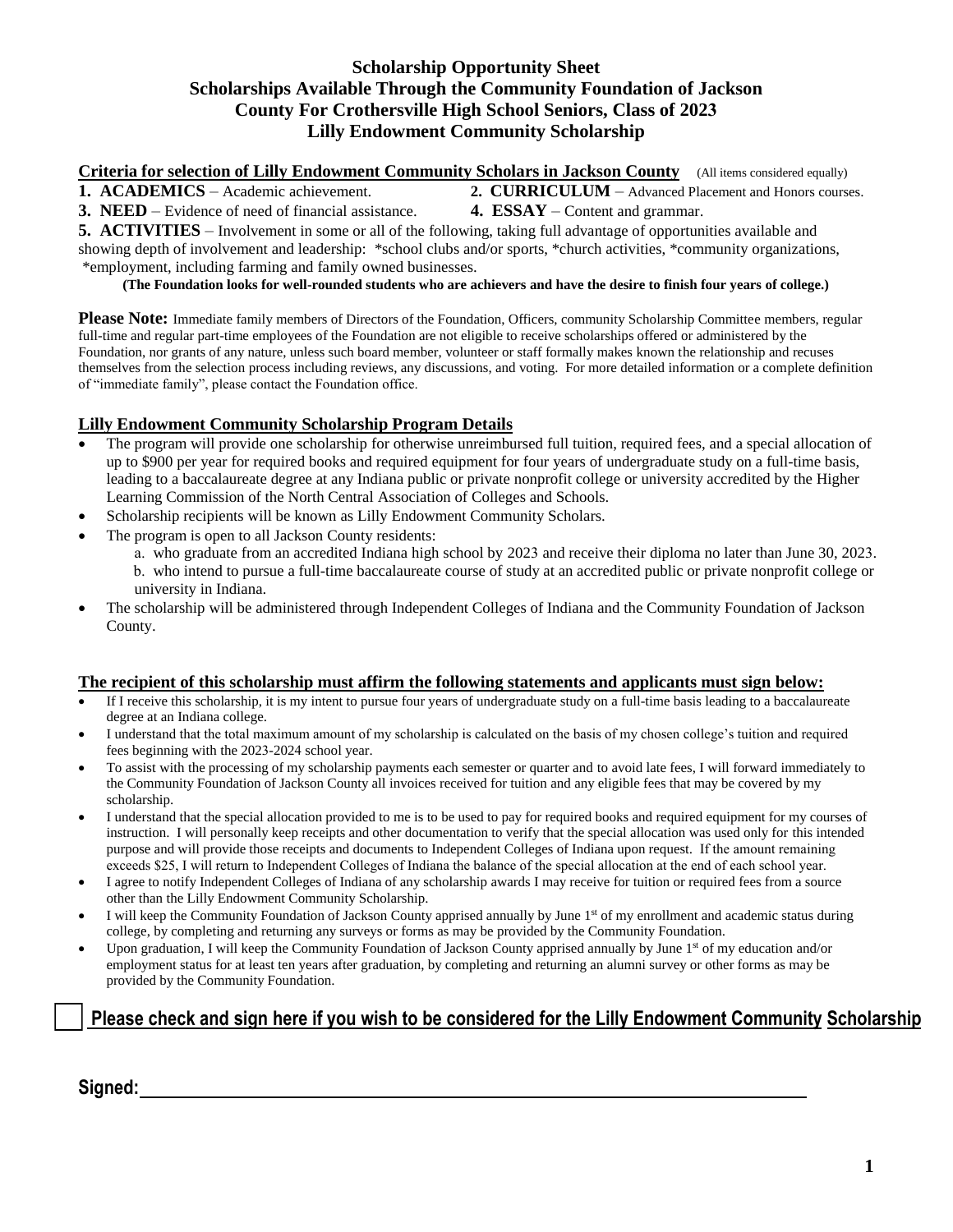# **Student Name:**

## **Please review the following:**

- Unless otherwise noted and in addition to the criteria below, applications for these scholarships are evaluated based on academic achievement and school and community activities.
- Unless otherwise noted, scholarships are non-renewable.
- All scholarships are for tuition, fees, or books only.
- As with the Lilly Endowment Community Scholarship, immediate family members of staff, officers and directors, and scholarship committee members are not eligible to receive scholarships offered by the Foundation, unless they recuse themselves from the selection process including reviews, any discussion, and voting.
- **Any special criteria or conditions are shown below. Please read the criteria for each scholarship carefully and check only those scholarships for which you meet the criteria.**

**Please check the boxes below if you meet the criteria and wish to be considered.**

## **Jay C Food Stores Scholarship**

Scholarship for college, advanced, or technical training. Preference given to Jay C Food Store employees and their dependents. Recipient must attend an Indiana college, university, or trade school requiring at least two years for graduation.

## **Dr. and Mrs. R. Todd Bergman Scholarship**

Scholarship for college, advanced, or technical training. Financial need is a consideration. Preference given to students demonstrating academic achievement and participation in organized school athletic programs.

## **Jackson County Community Scholarship**

Scholarship for college, advanced, or technical training. Preference to students who have a grade point average below 3.5. Financial need is a consideration.

#### **Jasper N. Thompson Memorial Scholarship**

Scholarship for advanced vocational or technical training, with preference to students with a grade point average below 3.5. Renewable annually for up to two years. Financial need is a consideration.

| $\overline{\phantom{a}}$ |  |  |
|--------------------------|--|--|
|                          |  |  |

# **Seymour Kiwanis Club Scholarship**

Scholarship for college, advanced, or technical training. Financial need is a consideration. Preference to students who have actively participated in a community service organization. Further preference to students planning to major in a field that will benefit children.



# **Walter & Cora Schlehuser-Clark & Ruth Thompson Scholarship**

Scholarship for students planning to pursue two year vocational or technical degrees. Preference to residents of Hamilton Township but other Jackson County residents may apply. Renewable annually for up to two years. \*\*Are you a resident of Hamilton Township? Yes  $\Box$  No

# **Ann Windley Leadership Jackson County Scholarship**

Scholarship for college, advanced or technical training. Preference to graduates of the Youth Leadership Jackson County (YOJACK) program. Leadership in school and/or community service.



#### **Frische Family Scholarship**

Scholarship for college, advanced, or technical training. Financial need is a consideration.



#### **Clodfelter Family Scholarship**

Scholarship for an accredited college or university. Preference to applicants who show an academic turnaround in their high school careers. Renewable annually for up to four years.